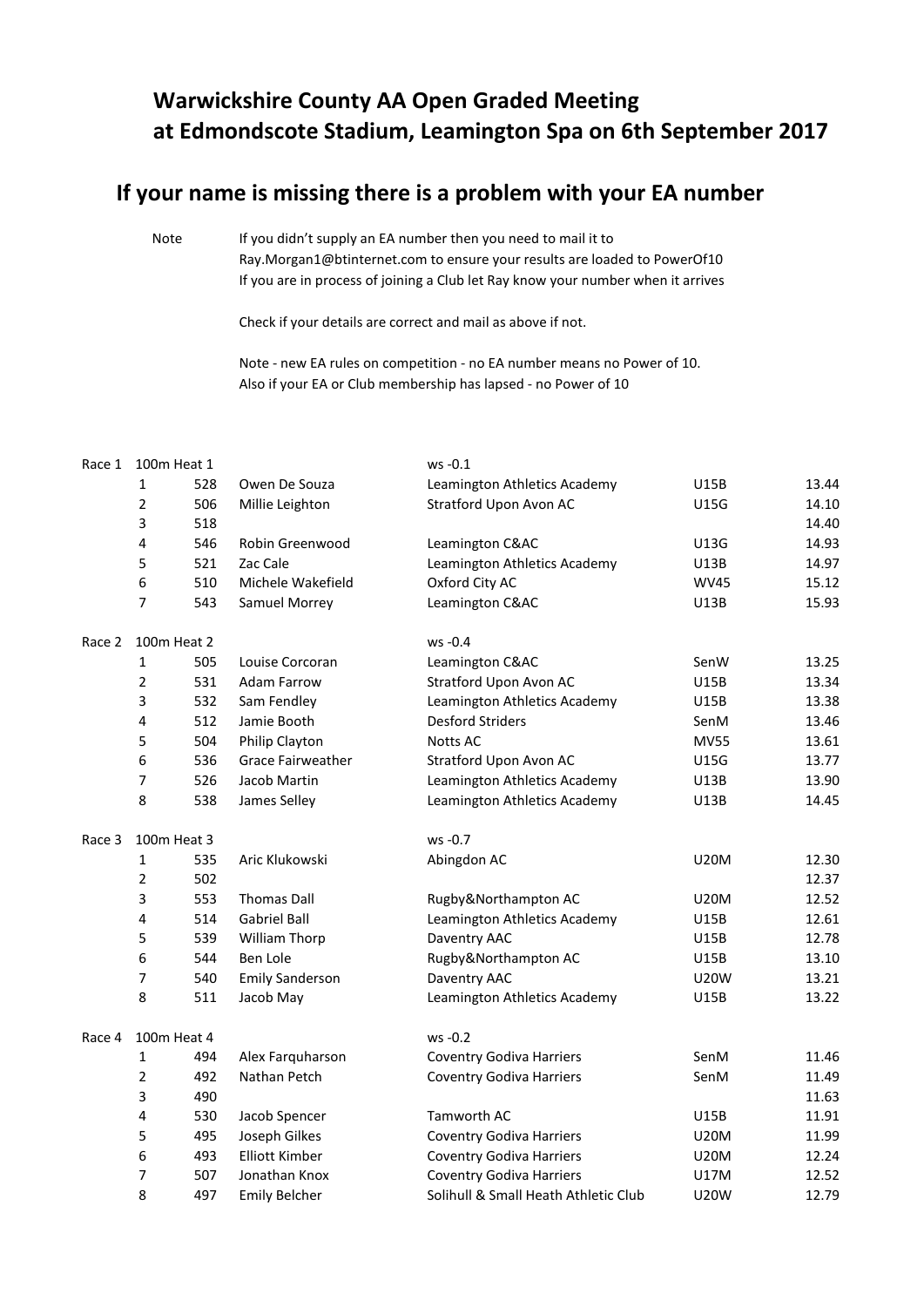| Race 5 | 1500m Heat 1 |     |                          |                                 |             |          |
|--------|--------------|-----|--------------------------|---------------------------------|-------------|----------|
|        | 1            | 499 | <b>Ben Leugs</b>         | Rugby&Northampton AC            | U15B        | 05:19.79 |
|        | 2            | 572 | Michael Woo              | Leamington Athletics Academy    | U13B        | 05:22.23 |
|        | 3            | 552 | Christopher Hunt         | Stratford Upon Avon AC          | U13B        | 05:27.47 |
|        | 4            | 554 | Amy Wood                 | <b>Coventry Godiva Harriers</b> | U17W        | 05:35.85 |
|        | 5            | 548 | <b>Bobbie Clisham</b>    | <b>Coventry Godiva Harriers</b> | U15G        | 05:43.11 |
|        | 6            | 566 | <b>Emily Lovett</b>      | Leamington C&AC                 | <b>U15G</b> | 05:44.74 |
|        | 7            | 559 | Jonathan Ingram          | Leamington Athletics Academy    | U13B        | 05:48.65 |
|        | 8            | 570 | Saffie Chiba             | Leamington C&AC                 | U15G        | 05:53.80 |
|        | 9            | 565 | Ana Lovett               | Leamington C&AC                 | U15G        | 05:57.71 |
|        | 10           | 521 | Zac Cale                 | Leamington Athletics Academy    | U13B        | 06:00.00 |
|        | 11           | 568 | <b>Charlotte Ratley</b>  | Leamington Athletics Academy    | U13G        | 06:23.75 |
|        | 12           | 560 | Nils Talué               | Leamington Athletics Academy    | U13B        | 06:24.18 |
|        | 13           | 569 |                          |                                 |             | 06:28.22 |
|        | 14           | 563 | Matthew Bird             | Leamington Athletics Academy    | U13B        | 06:44.19 |
| Race 6 | 1500m Heat 2 |     |                          |                                 |             |          |
|        | 1            | 500 | Tom Tyler                | Rugby&Northampton AC            | U15B        | 04:50.10 |
|        | 2            | 558 | Robert Dowse             | <b>BRAT Club</b>                | SenM        | 04:52.38 |
|        | 3            | 575 | Nick Seagrave            | <b>BRAT Club</b>                | SenM        | 04:53.07 |
|        | 4            | 534 | Martyn Cole              | Worcester AC                    | <b>MV55</b> | 04:59.19 |
|        | 5            | 579 | <b>Ben Masser</b>        | Hinckley RC                     | <b>U20M</b> | 05:00.81 |
|        | 6            | 524 | Josh Greenfield          | Daventry AAC                    | U17M        | 05:01.17 |
|        | 7            | 555 | Freya Bennett            | <b>Coventry Godiva Harriers</b> | U15G        | 05:01.68 |
|        | 8            | 580 | Dave Masser              | Hinckley RC                     | <b>MV45</b> | 05:03.23 |
|        | 9            | 556 | Ellen Taylor             | Stratford Upon Avon AC          | U15G        | 05:10.30 |
|        | 10           | 573 | Peter Eckersley          | <b>BRAT Club</b>                | <b>MV55</b> | 05:17.44 |
|        | 11           | 520 | <b>Amelia Starling</b>   | <b>Coventry Godiva Harriers</b> | U17W        | 05:22.09 |
|        | 12           | 533 | Darryl Coulter           | Kent AC                         | <b>MV45</b> | 05:23.08 |
|        | 13           | 529 | <b>Tomas Maidment</b>    | Solihull&Small Heath AC         | U13B        | 05:27.99 |
|        | 14           | 522 | Rosie Cale               | Leamington C&AC                 | U15G        | 05:38.00 |
| Race 7 | 1500m Heat 3 |     |                          |                                 |             |          |
|        | 1            | 491 | Callum Abberley          | <b>Burton AC</b>                | U17M        | 04:03.22 |
|        | 2            | 489 | <b>Adam Thorpe</b>       | Shaftesbury                     | SenM        | 04:08.04 |
|        | 3            | 562 | Dean Mawby               | Leamington C&AC                 | <b>U20M</b> | 04:20.65 |
|        | 4            | 498 | Henry Brocklehurst       | <b>Bournville Harriers</b>      | SenM        | 04:21.86 |
|        | 5            | 537 | Christopher Melbourne    | <b>Neath Harriers</b>           | SenM        | 04:22.40 |
|        | 6            | 577 | Simon Birch              | Hinckley RC                     | SenM        | 04:27.65 |
|        | 7            | 513 | Jai Sispal               | Leamington C&AC                 | U15B        | 04:37.09 |
|        | 8            | 549 | Pierce Clisham           | <b>Coventry Godiva Harriers</b> | U15B        | 04:37.45 |
|        | 9            | 576 | Jason Brotherhood        | <b>Coventry Godiva Harriers</b> | MV35        | 04:45.23 |
|        | 10           | 578 | <b>Richard Whitelegg</b> | Hinckley RC                     | MV45        | 04:48.96 |
|        | 11           | 523 | Luke Greenfield          | Daventry ACC                    | <b>U20M</b> | 04:48.98 |
|        | 12           | 503 | Amy Harland              | <b>Birchfield Harriers</b>      | U13G        | 04:50.70 |
|        | 13           | 542 | Damian Baker             | Daventry AAC                    | MV35        | 04:58.38 |
|        | 14           | 508 | Jake Louis               | Rugby&Northampton AC            | U15B        | 05:03.59 |